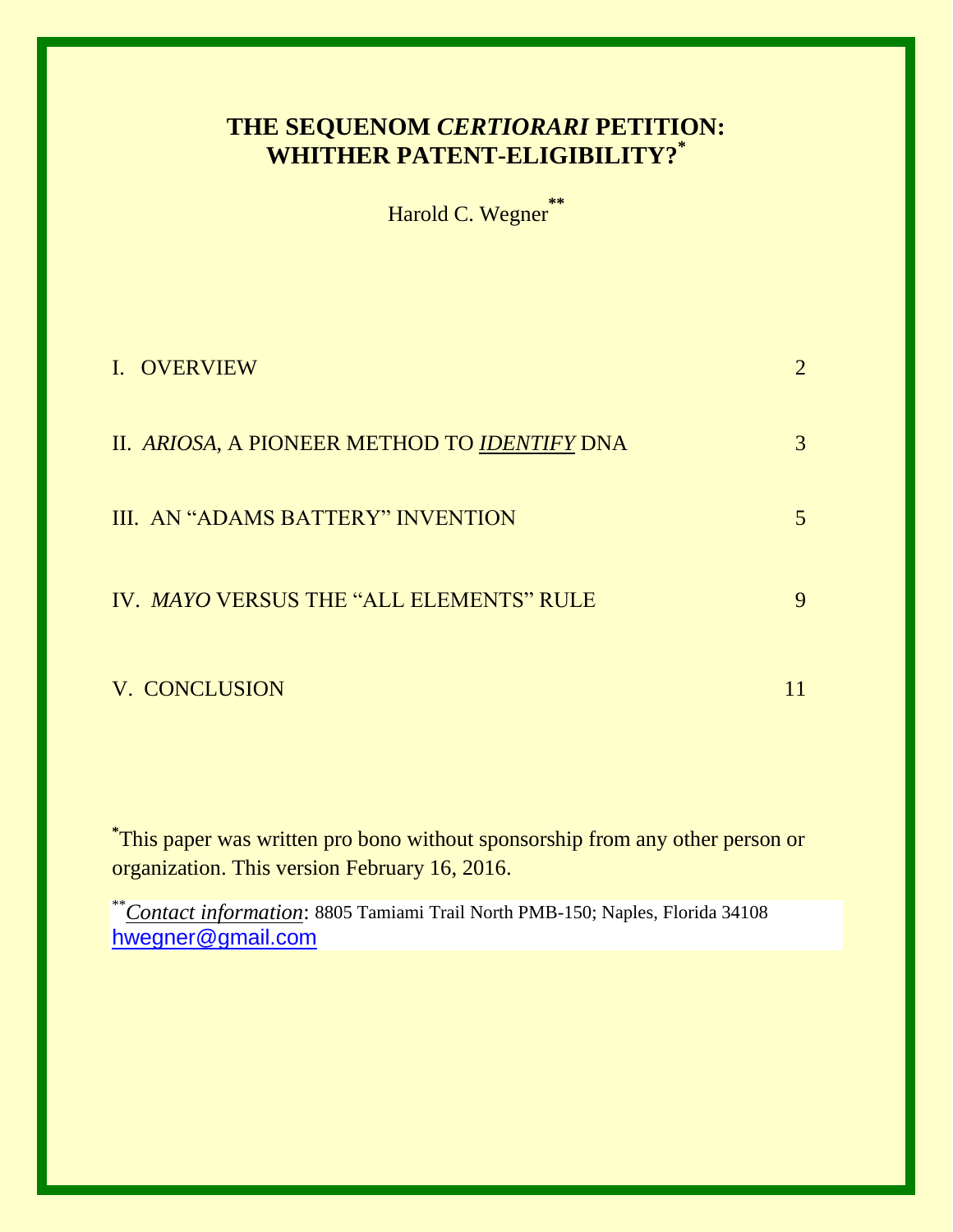#### **I. OVERVIEW**

*Sequenom, Inc. v. Ariosa Diagnostics, Inc.,* is the styling of the expected *certiorari* petition due March 1, 2016, from *Ariosa Diagnostics, Inc. v. Sequenom, Inc.,* \_\_ F.3d \_\_ (Fed. Cir. Dec. 2, 2015)(Order denying en banc review), *panel proceedings,* 788 F.3d 1371 (Fed. Cir. 2015). Perhaps the most relevant question to ask the Court is as follows:

The Ariosa invention is a pioneer breakthrough diagnostic method that is an undeniably nonobvious method for genetic testing for the presence or absence of certain fetal DNA which permits sampling blood drawn from the mother's arm *versus* the classic method practiced for years of a womb-invasive serum sampling through invasive amniocentesis. The Question Presented is thus:

Where a combination of steps to test for the presence of a particular substance is clearly nonobvious, does the fact that the invention *identifies* the presence or absence of certain DNA disqualify this invention as patent-ineligible under Section 101, any more than a testing method to identify DNA with a "microscope" should be disqualified?

The unique and pioneer invention of *Ariosa* is considered in § II, *Ariosa, a Pioneer Method to Identify DNA.* The *Ariosa* invention is much like the "Adams" Battery" invention which must be evaluated for patent-eligibility by looking to "all elements" of the claimed combination. *See* § III, *An "Adams Battery" Invention.*

To be sure, if elements of a claimed invention are dissected from the claim as a whole, patent-eligibility determined on an element by element basis may lead to different results. But, to do so is to violate the long-standing Supreme Court "all elements" rule. *See* § IV,*Mayo versus the "All Elements" Rule.*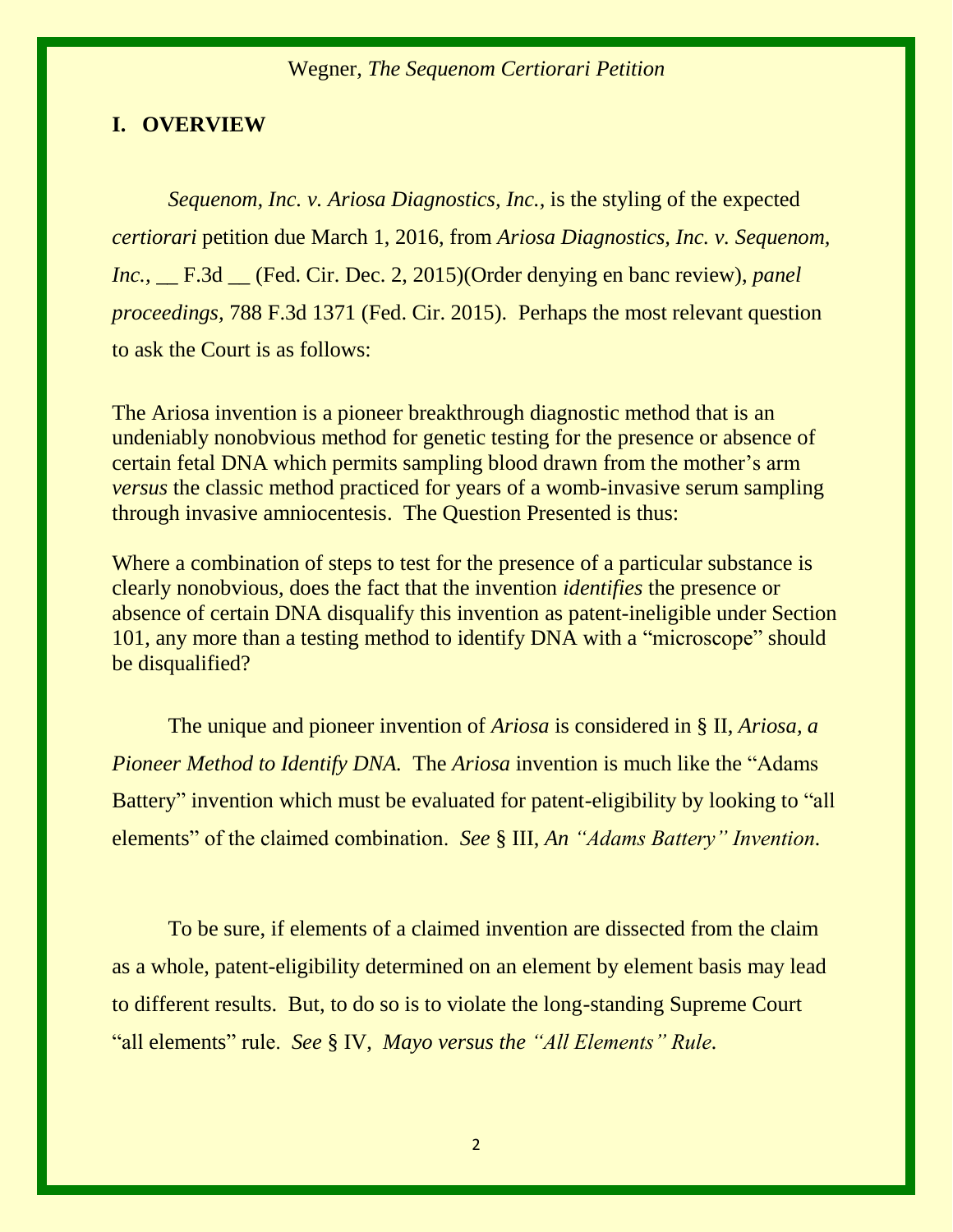# **II.** *ARIOSA***, A PIONEER METHOD TO** *IDENTIFY* **DNA**

Just as a "microscope" can be used to identify the makeup of biological samples, the invention in *Ariosa* provides a method to *identify* certain DNA. *Ariosa* has nothing to do with making, using or modifying DNA or creating brand new DNA, but, instead, *Ariosa* provides a pioneer genetic test to *identify* the presence or absence of specific, known DNA to see whether a fetus has such DNA, Remarkably, the test involves a blood test can be made based upon a simple blood sample drawn from the pregnant mother's arm – as opposed to the classic, invasive amniocentesis involving invasion of the womb to collect a serum sample.

*Ariosa* is thus an invention to *identify* DNA contained in amniotic fluid but where the identification can be made without amniocentesis. As a method of identification of material in a sample, the invention in *Ariosa* may be analogized to a biotechnology "microscope" to identify the presence or absence of DNA.

The *Ariosa* invention thus provides a novel pre-natal test to *identify* paternal DNA from a blood test that is based upon blood drawn from a pregnant mother's arm, a breakthrough from the prior art womb-invasive collection of fluid through amniocentesis.

As defined by claim 1, the Ariosa invention involves a test "performed on a maternal serum or plasma sample from a pregnant female" that, for example, is directly drawn from the mother's arm as with any regular blood test, where the method then involves "amplifyi[cation of] a paternally inherited nucleic acid from the serum or plasma sample" which takes an otherwise too sparse amount of the

3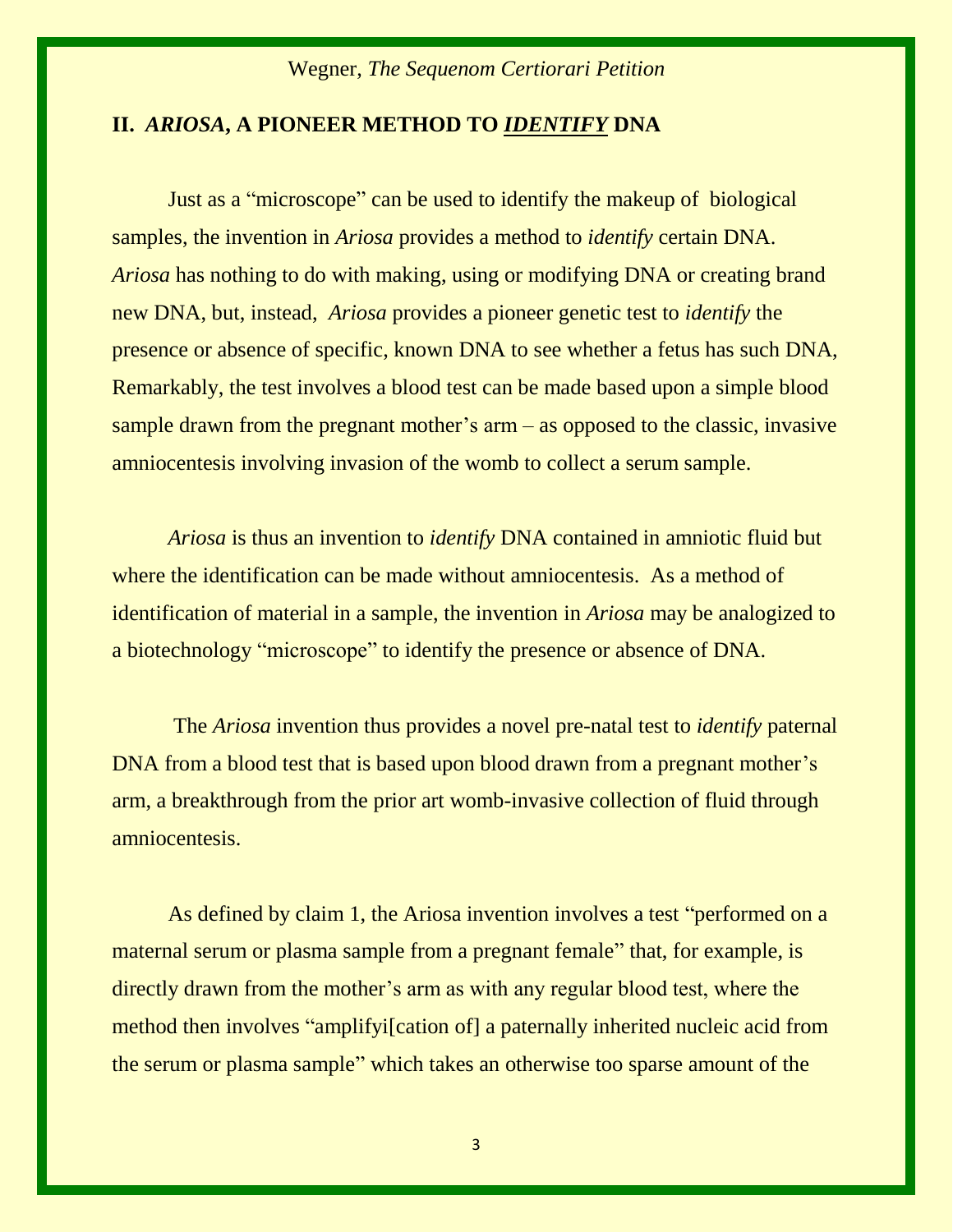DNA to be sampled, when is then followed by "detecting the presence of a paternally inherited nucleic acid of fetal origin in the sample."<sup>\*</sup>

*Ariosa* thus has nothing to do with "DNA" in terms of a discovery as to making, using or modifying any DNA nor any "abstract" software idea from the recent body of case law dealing with Section 101 issues. The cases are *Bilski v. Kappos*, 561 U. S. 593 (2010)(software driven hedge risk method); *Mayo Collaborative Servs. v. Prometheus Labs., Inc.,* 132 S. Ct. 1289 (2012)(a method of optimizing therapeutic efficacy for treatment of an immune-mediated gastrointestinal disorder); the *Myriad* case, *Ass'n for Molecular Pathology v. Myriad Genetics., Inc.,* 133 S. Ct. 2107 (2013)("[a]n isolated DNA coding for a BRCA1 polypeptide"); and *Alice Corp. v. CLS Bank International*, 134 S. Ct. 2347 (2014)(a computerized scheme for mitigating "settlement risk").

 $\overline{a}$ 

<sup>\*</sup>Claim 1: "A method for detecting a paternally inherited nucleic acid of fetal origin performed on a maternal serum or plasma sample from a pregnant female, which method comprises

amplifying a paternally inherited nucleic acid from the serum or plasma sample and

detecting the presence of a paternally inherited nucleic acid of fetal origin in the sample."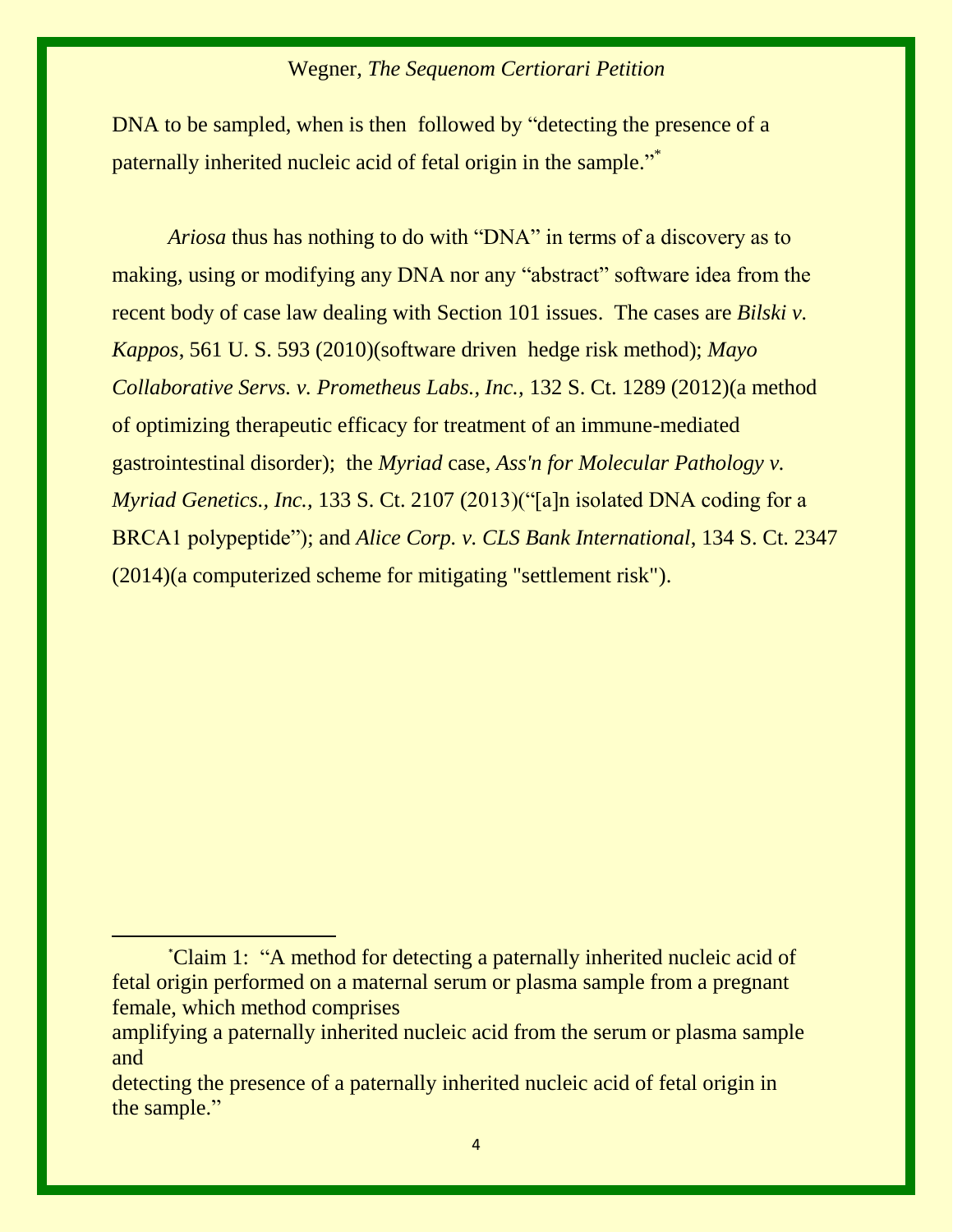#### **III. AN "ADAMS BATTERY" INVENTION**

The *Ariosa* invention is a *combination* invention*,* including all of its elements in the combination of the claim that is to be evaluated for patenteligibility and nonobviousness: The claim is not to be dissected element by element.

As explained in the *Adams Battery* case, "it is fundamental that claims are to be construed in the light of the specifications and both are to be read with a view to ascertaining the invention[.]"*United States v. Adams*, 383 U.S. 39, 48-49 (1966)(citing *Seymour v. Osborne*, 78 U.S. (11 Wall.) 516, 547 (1871); *Schriber-Schroth Co. v. Cleveland Trust Co.,* 311 U.S. 211, 312 U.S. 654 (1940); *Schering Corp. v. Gilbert*, 153 F.2d 428 (2nd Cir. 1946)).

As explained in the *Adams Battery* case:

"While the claims of a patent limit the invention, and specifications cannot be utilized to expand the patent monopoly, *Burns v. Meyer*, 100 U.S. 671, 672 (1880); *McCarty v. Lehigh Valley R. Co*., 160 U.S. 110, 116 (1895), it is fundamental that claims are to be construed in the light of the specifications and both are to be read with a view to ascertaining the invention, *Seymour v. Osborne*, 78 U.S. (11 Wall.) 516, 547 (1871); *Schriber-Schroth Co. v. Cleveland Trust Co.,* 311 U.S. 211, 312 U.S. 654 (1940); *Schering Corp. v. Gilbert*, 153 F.2d 428 (2nd Cir. 1946)."

*Adams Battery* case, *United States v. Adams*, 383 U.S. 39, 48-49 (1966).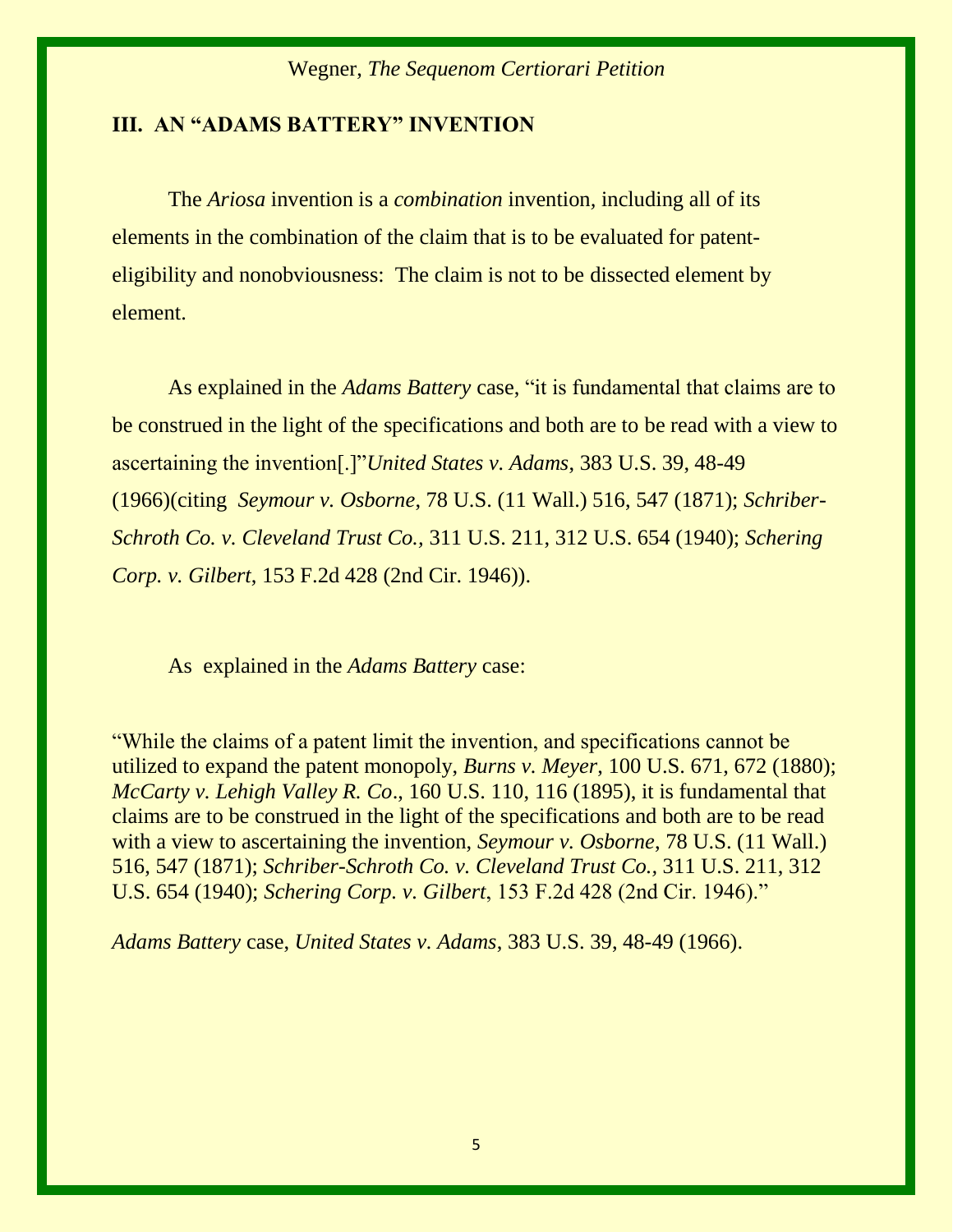Looking to the claimed invention *as a whole* including all its features is axiomatic from the case law in the field of chemistry and biotechnology. *See In re Dillon,* 919 F.2d 688, 701 (Fed. Cir. 1990)(en banc)(Newman, J., joined by Cowen, Mayer, JJ., dissenting) ("[P]ertinent considerations in determination of whether a prima facie case [of obviousness] is made include the closeness of the prior art subject matter to the field of the invention, the motivation or suggestion in the prior art to combine the reference teachings, the problem that the inventor was trying to solve, the nature of the inventor's improvement as compared with the prior art, and a variety of other criteria as may arise in a particular case; *all with respect to the invention as a whole*, and decided from the viewpoint of a person of ordinary skill in the field of the invention.")(emphasis added).

Thus, determination of obviousness [is made] by comparing the structures and properties taught in the prior art with those disclosed by the applicant, and bringing judgment to bear on 'the subject matter as a whole.'" *Id.,* 919 F.2d at 705(quoting *In re de Montmollin*, 344 F.2d 976, 979 (CCPA 1965))

It is axiomatic that the patentability of a *claim* to a *combination* of elements must be judged in terms of the *claimed combination* including all of its elements and – particularly – the determination whether there is *motivation* to combine the several elements in the manner *stated in the claim.* It has been hornbook patent law since the nineteenth century that a combination invention must be viewed *as claimed* and that by including a specific element in the claim, that specific element is a material part of the combination that cannot be ignored.

Whether that element, *in vacuo*, is "conventional", the overriding issue is whether *the invention* – the claimed combination – is or is not obvious. In the context of patent infringement it has been well settled that a combination claim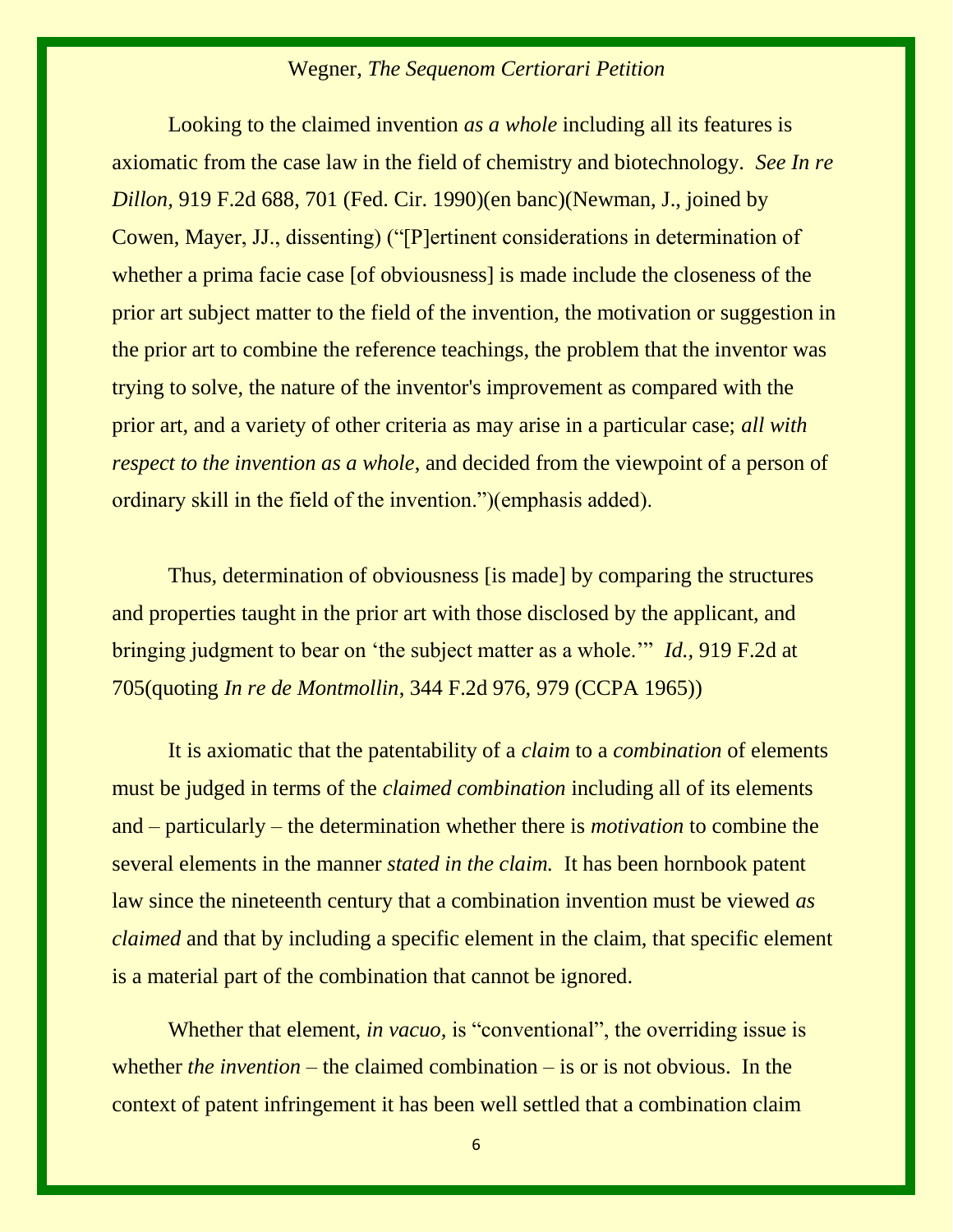must be viewed as that – an invention to the *combination* – and not from the standpoint of any of the component elements, alone. *Prouty v. Draper*, 41 U.S. (16 Pet.) 335 (1842); *Vance v. Campbell*, 66 U.S. (1 Black) 427, 429 (1861); *Water-Meter Co. v. Desper*, 101 U.S. (11 Otto) 332, 337 (1879); *White v. Dunbar*, 119 U.S. 47 (1886). As explained in this line of case law in the context of infringement:

Where "[t]he patent is for a combination ... [that] is the thing patented. The use of any two of these parts only, or of two combined with a third, which is substantially different, in form, or in the manner of its arrangement and connection with the others, is, therefore, not the thing patented." *Prouty v. Draper*, 41 U.S. (16) Pet.) at 341.

"The combination is an entirety; if one of the elements is given up, the thing claimed disappears." *Vance v. Campbell*, 66 U.S. (1 Black) at 429 (1861).

"[T]he courts of this country cannot always indulge the same latitude which is exercised by English judges in determining what parts of a machine are or are not material. Our law requires the patentee to specify particularly what he claims to be new, and if he claims a combination of certain elements or parts, we cannot declare that any one of these elements is immaterial. The patentee makes them all material by the restricted form of his claim." *Water-Meter v. Desper*, 101 U.S. (11 Otto) at 337.

"The claim is a statutory requirement, prescribed for the very purpose of making the patentee define precisely what his invention is; and it is unjust to the public, as well as an evasion of the law, to construe it in a manner different from the plain import of its terms." *White v. Dunbar*, 119 U.S. at 52.

7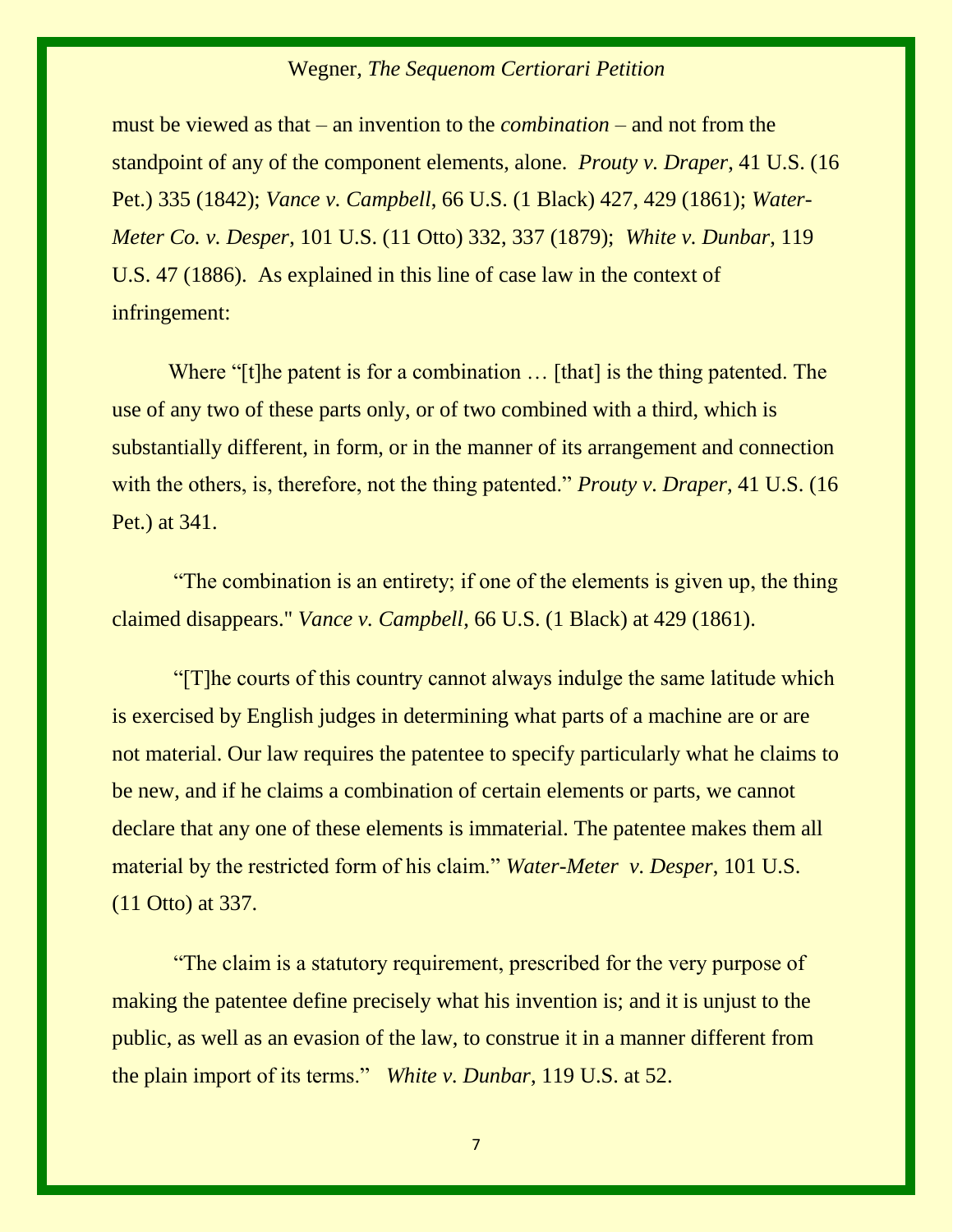As explained by the Court in *KSR Int'l Co. v. Teleflex Inc*., 550 U.S. 398 (2007), in the case of a claim to a combination patent, the issue is "to determine whether there was an apparent reason to combine the known elements in the fashion claimed by the patent at issue. To facilitate review, this analysis should be made explicit. See *In re Kahn*, 441 F.3d 977, 988 (Fed. Cir. 2006)('[R]ejections on obviousness grounds cannot be sustained by mere conclusory statements; instead, there must be some articulated reasoning with some rational underpinning to support the legal conclusion of obviousness')." As explained in *Kahn*:

 Most inventions arise from a combination of old elements and each element may often be found in the prior art. [*In re Rouffet,* 149 F.3d 1350, 1357 (Fed.Cir. 1998)]. However, mere identification in the prior art of each element is insufficient to defeat the patentability of the combined subject matter as a whole. Id. at 1355, 1357. Rather, to establish a prima facie case of obviousness based on a combination of elements disclosed in the prior art, the Board must articulate the basis on which it concludes that it would have been obvious to make the claimed invention. *Id*. In practice, this requires that the Board 'explain the reasons one of ordinary skill in the art would have been motivated to select the references and to combine them to render the claimed invention obvious.' *Id*. at 1357-59.

*In re Kahn*, 441 F.3d 977, 984 (Fed. Cir. 2006)(Linn, J.).

The importance of looking to the *claim* as the definition of the invention was stressed in *Phillips v. AWH Corp*., 415 F.3d 1303 (Fed. Cir. 2005)(en banc). As explained by Circuit Judge Bryson: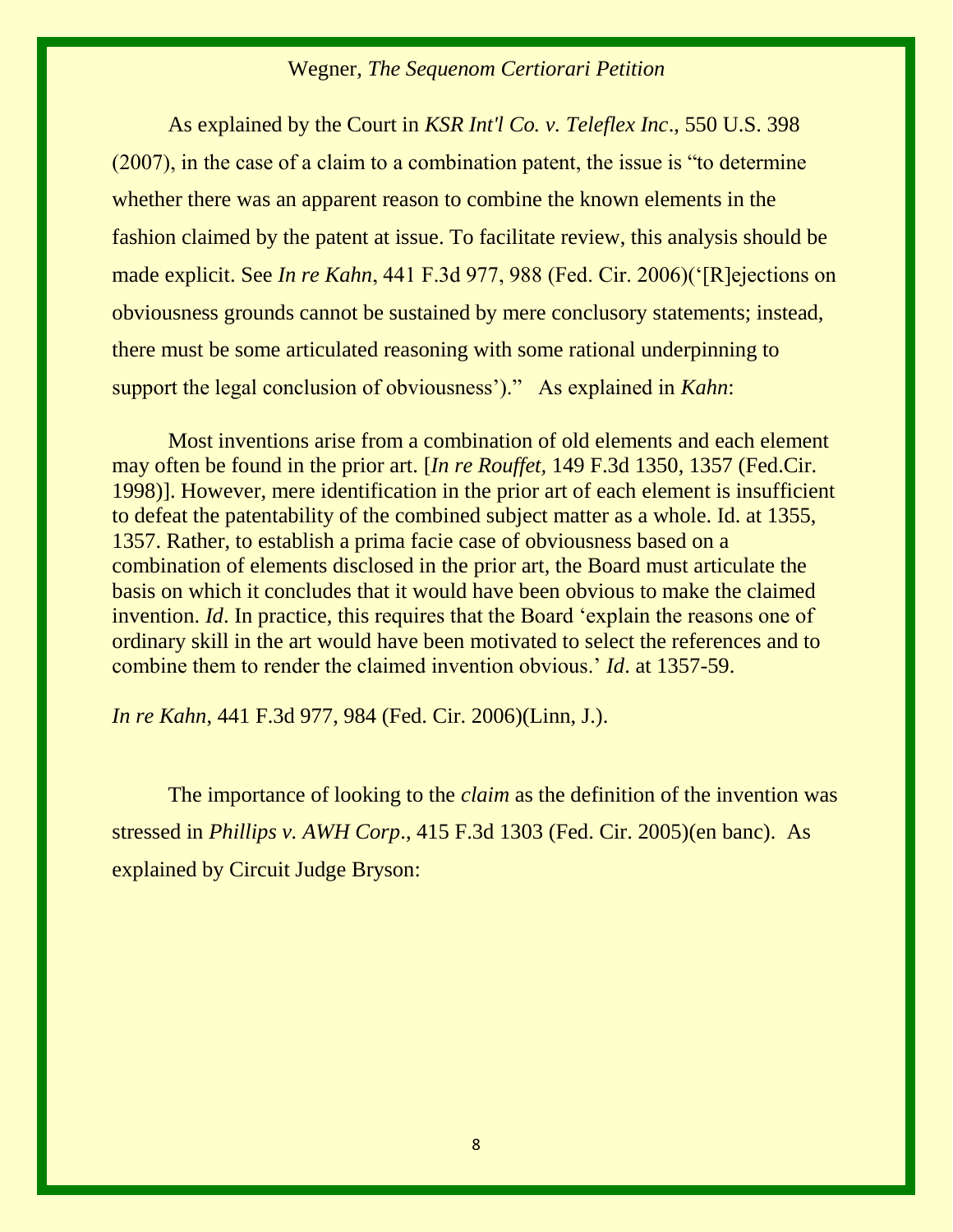"Because the patentee is required to 'define precisely what his invention is,' the Court explained, it is 'unjust to the public, as well as an evasion of the law, to construe it in a manner different from the plain import of its terms. ' *White v. Dunbar,* 119 U.S. 47, 52(1886); *see also Cont'l Paper Bag Co. v. E. Paper Bag Co.,* 210 U.S. 405, 419 (1908) ('the claims measure the invention'); *McCarty v. Lehigh Valley R.R. Co.,* 160 U.S. 110, 116 (1895) ('if we once begin to include elements not mentioned in the claim, in order to limit such claim ..., we should never know where to stop'); *Aro Mfg. Co. v. Convertible Top Replacement Co.,* 365 U.S. 336, 339 (1961) ('the claims made in the patent are the sole measure of the grant')."

*Phillips v. AWH*, 415 F.3d at 1312.

# **IV.** *MAYO* **VERSUS THE "ALL ELEMENTS" RULE**

Taking *dicta* from *Mayo, in vacuo,* leads to an unnecessary conflict within the case law of the Supreme Court that has uniformly required consideration of the invention as a whole, "all elements" of the claimed invention in their combination defined by the patentee. In the context of patent infringement, the cases repeatedly spoke of the judicial requirement to construe the subject matter under the "all elements" rule. There is a rich history of precedent more from more than one hundred years ago that established the rule that was established by Justice Story. *See Barrett v. Hall,* 2 F.Cas. 914, 924 (No. 1047)(D. Mass. 1818)(Story, J., riding circuit)("the patent [is] for the combination only[;] it is no infringement of the patent to use any of the machines separately, if the whole combination be not used; for in such a case the thing patented is not the separate machines, but the combination; and the statute gives no remedy, except for a violation of the thing patented."); *see also Prouty v. Draper,* 20 F.Cas. 11, 12 (No. 11,446) (D. Mass. 1841)(Story, J.; riding circuit), *aff'd,* 41 U.S. (16 Pet.) 336 (1842)(Taney, C.J.)("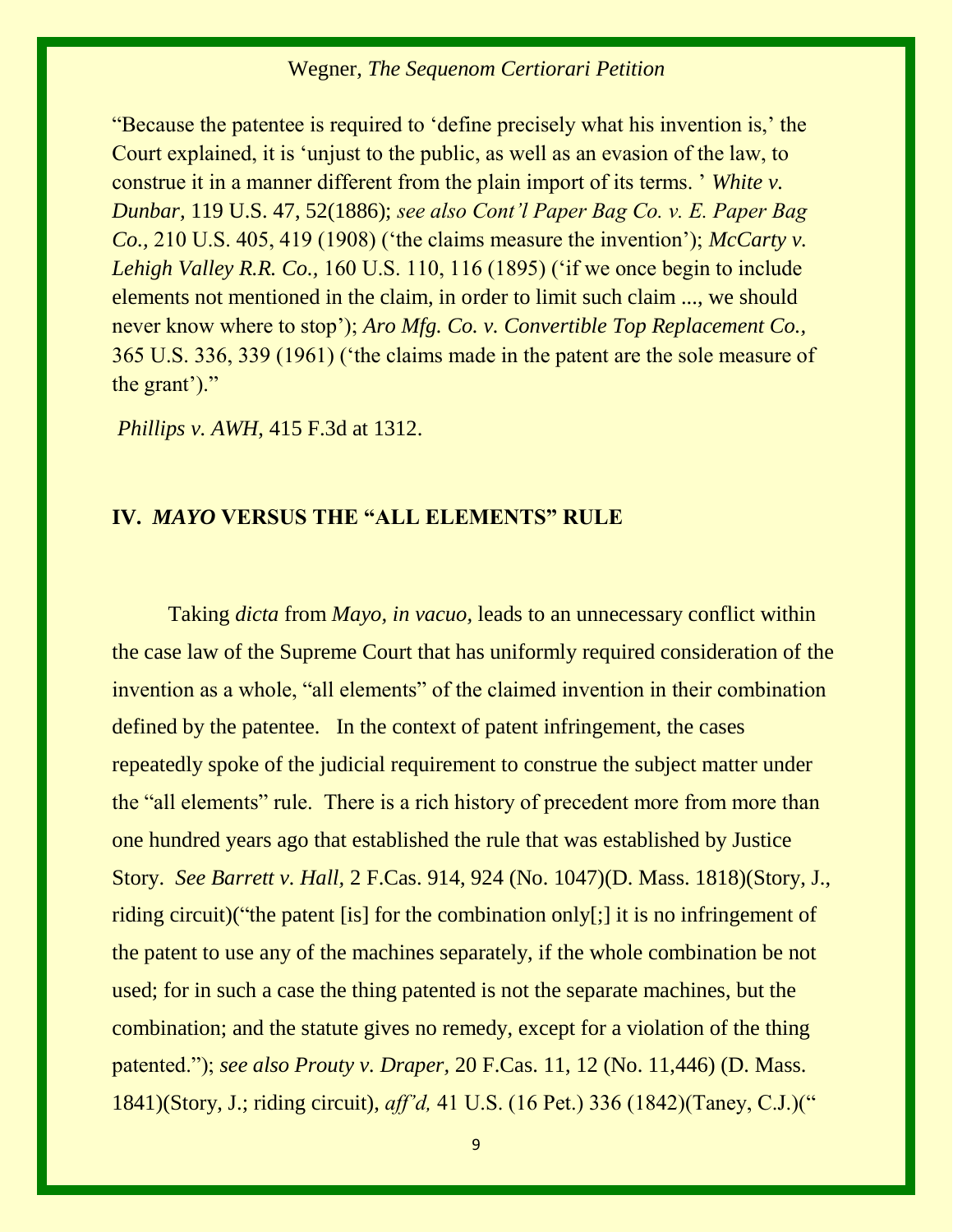"The plaintiffs' patent is for an entire combination of all the three things, and not for a combination of any two of them. A patent for a combination of A, B and C, cannot be technically or legally deemed at once a combination of A, B and C, and of A and B alone."); *Eames v. Godfrey*, 68 U.S. (1 Wall.) 78, 79 (1864)("[T]here is no infringement of a patent which claims mechanical powers in combination unless all the parts have been substantially used. The use of a part less than the whole is no infringement."); *Water-Meter Co. v. Desper*, 101 U.S. (11 Otto) 332, 335-37 (1879)("It is a well-known doctrine of patent law, that the claim of a combination is not infringed if any of the material parts of the combination are omitted. \*\*\*").

The quoted cases are merely illustrative of the many "all elements" cases from the nineteenth century that include, *inter alia, Vance v. Campbell*, 66 U.S. (1 Black) 427, 429 (1861); *Eames v. Godfrey*, 68 U.S. (1 Wall.) 78, 79 (1864); *Gould v. Rees*, 82 U.S. (15 Wall.) 187 (1872); *Dunbar v. Myers*, 94 U.S. (4 Otto) 187, 202 (1876); *Water-Meter Co. v. Desper*, 101 U.S. (11 Otto) 332, 335-37 (1879); *Case v. Brown*, 69 U.S. (2 Wall.) 320, 327-28 (1864); *Gill v. Wells*, 89 U.S. (22 Wall.) 1, 26-30 (1874); *Fuller v. Yentzer*, 94 U.S. (4 Otto) 288, 297 (1876); *Gage v. Herring*, 107 U.S. (17 Otto) 640, 648 (1882); *Fay v. Cordesman*, 109 U.S. 408, 420-21 (1883); *Rowell v. Lindsay*, 113 U.S. 97, 102 (1885); *Sargent v. Hall Safe & Lock Co.*, 114 U.S. 63, 86 (1885); *Brown v. Davis*, 116 U.S. 237, 252 (1886); *Yale Lock Mfg. Co. v. Sargent*, 117 U.S. 373, 378 (1886); *McClain v. Ortmayer*, 141 U.S. 419, 425 (1891); *Wright v. Yuengling*, 155 U.S. 47, 52(1894); *Black Diamond Coal Mining Co. v. Excelsior Coal Co.*, 156 U.S. 611, 617-18 (1895); *Cimiotti Unhairing Co. v. American Fur Ref. Co.*, 198 U.S. 399, 410 (1905)).